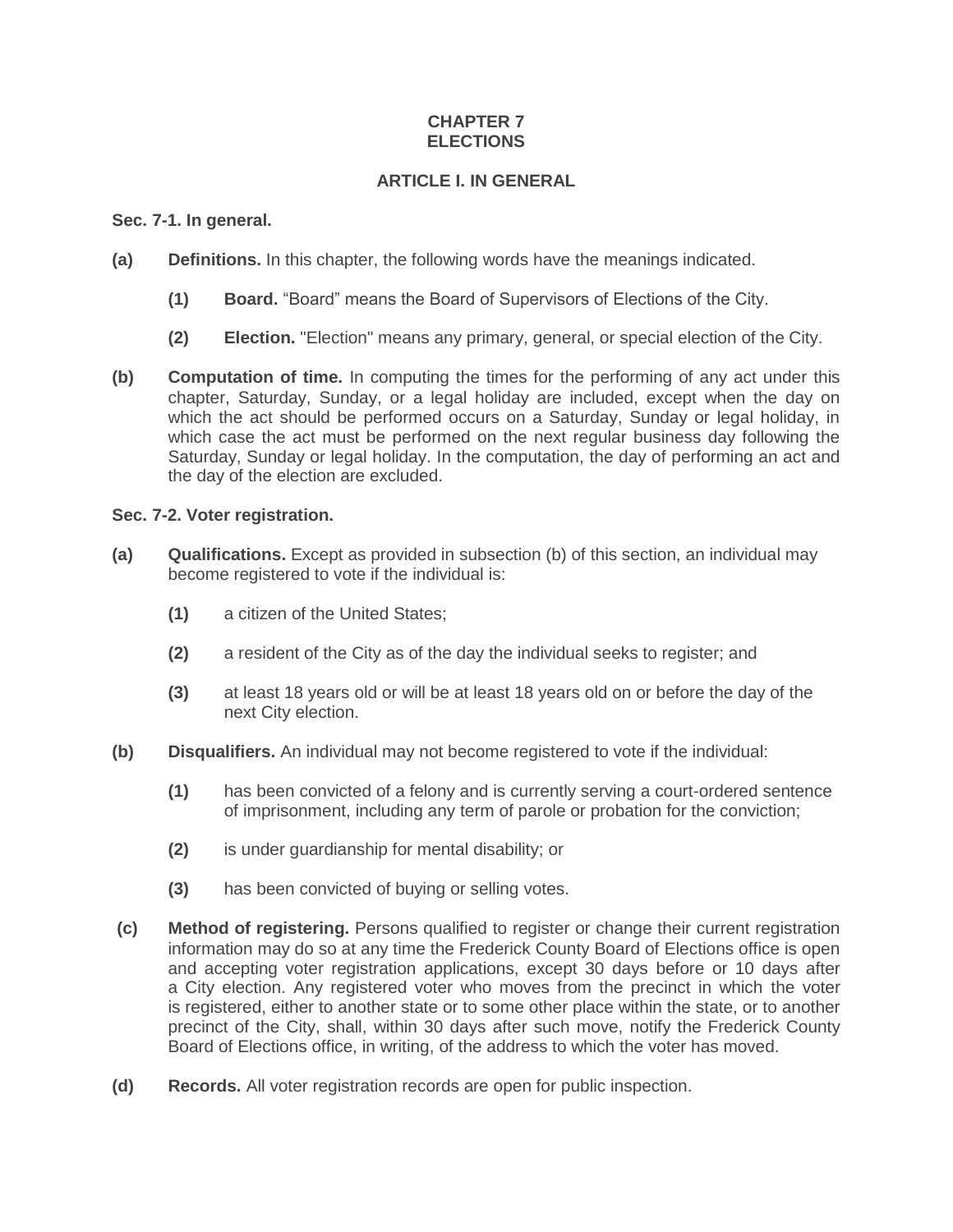# **Sec. 7-3. Absentee voting.**

- **(a) Requirements.** A registered voter in the City who is qualified to vote in a City election as an absentee voter shall personally complete the prescribed absentee ballot application and submit it to the office of the Board on or before the Tuesday preceding the election. Any registered voter in the City may vote by absentee ballot except to the extent preempted under an applicable federal law.
- **(b) Determination of valid registration; delivery of ballots.** Upon receipt of an absentee ballot application, the Board shall determine whether the applicant is a voter legally registered to vote in the election, and if it finds the applicant is not so registered, shall reject the application. If the Board finds that the applicant is a registered voter as stated in the application, it shall deliver to the applicant at the Board's office or shall mail to the applicant an absentee ballot and related information. Postage for mailing absentee ballot material to the voter shall be paid by the Board, and postage for the return of the absentee ballot shall be paid by the voter.
- **(c) Record of applications.** The Board shall keep a record of absentee ballot applications as they are received showing the names and residences of the applicants and where the ballot was delivered. These records are available for public inspection.
- **(d) Registration of absentee ballots.** Upon receipt of an application for an absentee ballot and the delivery to the registered voter of an absentee ballot, the Board shall indicate on the list delivered to the person's election precinct that the person is voting by absentee ballot.
- **(e) Late, in-person application.** 
	- **(1) Requirements.** After the Tuesday preceding an election and before the time the polls close on election day, a qualified voter or the voter's authorized agent may apply in person for an absentee ballot.
	- **(2) Determination of valid registration; delivery of ballots.** Upon receipt of an absentee ballot application made under this subsection, the Board shall review the application. If the Board determines that the person meets the requirements of this section, it shall issue an absentee ballot to the applicant or the applicant's authorized agent. This absentee ballot shall be marked by the voter, placed in a sealed envelope, and returned to the office of the Board.
	- **(3) Agent.** If the voter does not apply in person, the voter shall designate an agent for the purpose of delivering the absentee ballot to the voter. The agent must be at least 18 years old and not a candidate on the voter's ballot. The agent shall execute an affidavit under penalty of perjury that the ballot was delivered to the voter who submitted the application, marked by the voter in the agent's presence, placed in a sealed envelope in the agent's presence, and returned under seal to the office of the Board.
- **(f) Canvassing of absentee ballots**. An absentee ballot is timely received, and will be counted, if it is postmarked on or before the date of the election and received by the Board no more than 24 hours after the closing of the polls on election day. Not later than the canvass of the votes cast at the polling places on election day, the Board shall proceed to count, certify and canvass the ballots contained in the absentee ballot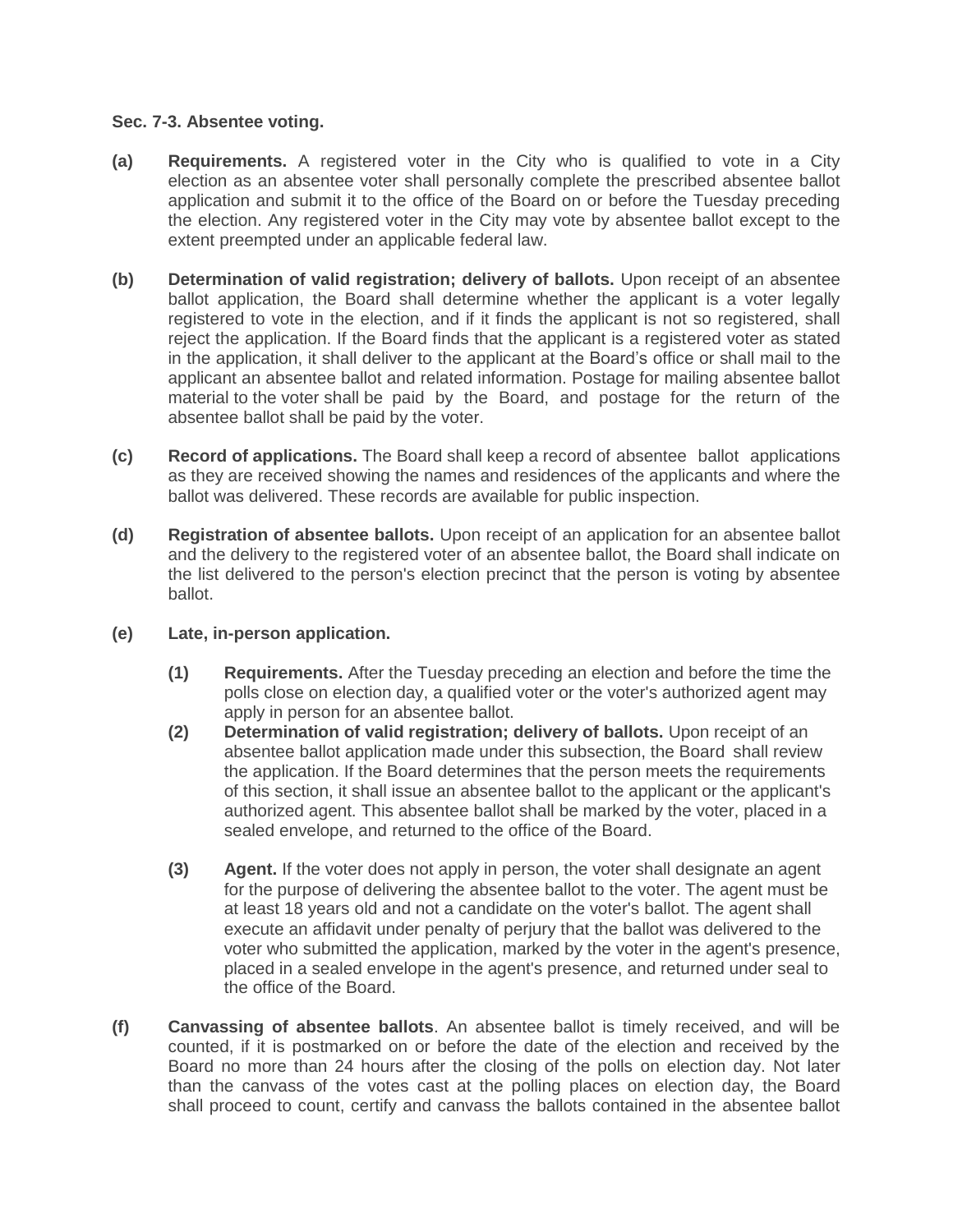envelopes. If, during this time, the Board determines that the voter died before the date of the election, it shall reject and not count the deceased voter's absentee ballot.

**(g) Penalties.** Any person who falsely applies for an absentee ballot under this section is guilty of a misdemeanor punishable by a fine of not more than \$1,000.00, incarceration of up to 2 years, or both in the discretion of the court.

#### **Sec. 7-4. Conduct and operation of elections.**

**(a) Records.** All office procedures, transactions and record maintenance relating to any election of the City shall be conducted under the supervision of the Board. All election data must be preserved for at least 5 years after the date of the election. All voted ballots used in any election must be preserved for at least 2 years after the date of the election. Unused ballots must be retained until the election results have been certified, after which they may be destroyed.

#### **(b) Notice of elections.**

- **(1)** Twice before each City election, the Board shall give notice of elections by publishing notice in a newspaper of general circulation in the City.
- **(2)** Each notice must include the hours of the polls, listing of polling places, and the offices and questions to be voted upon at the election.
- **(3)** Except as otherwise provided in this paragraph, the first notice must be published at least 8 days before election day. If the Board of Aldermen has provided for early voting as part of a certain election, the first notice must be published at least 8 days before the first day of early voting for that election. At the same time the first notice is published, a copy of the specimen ballot listing the candidates' names and offices, party affiliation, and questions must also be published.
- **(4)** The second notice must be published the day before election day.
- **(c) Voting machines.** The use of voting equipment is hereby authorized for all City elections.
- **(d) Polls open.** For all City elections, the polls shall remain open from 7 a.m. to 8 p.m. on election day.
- **(e) Unofficial vote totals.** As soon as the polls have closed on election day, the judges of elections shall produce unofficial vote totals for each polling place and post them at the polling place in a prominent location, accessible to the public. The judges of elections shall complete all reports required by law and deliver to the Board's office all voted ballots, documents, and other election-related materials.

# **(f) Voter assistance.**

**(1) Instructions.** At the request of a voter, an election judge shall instruct the voter, before the voter enters the voting booth, regarding the marking of a ballot.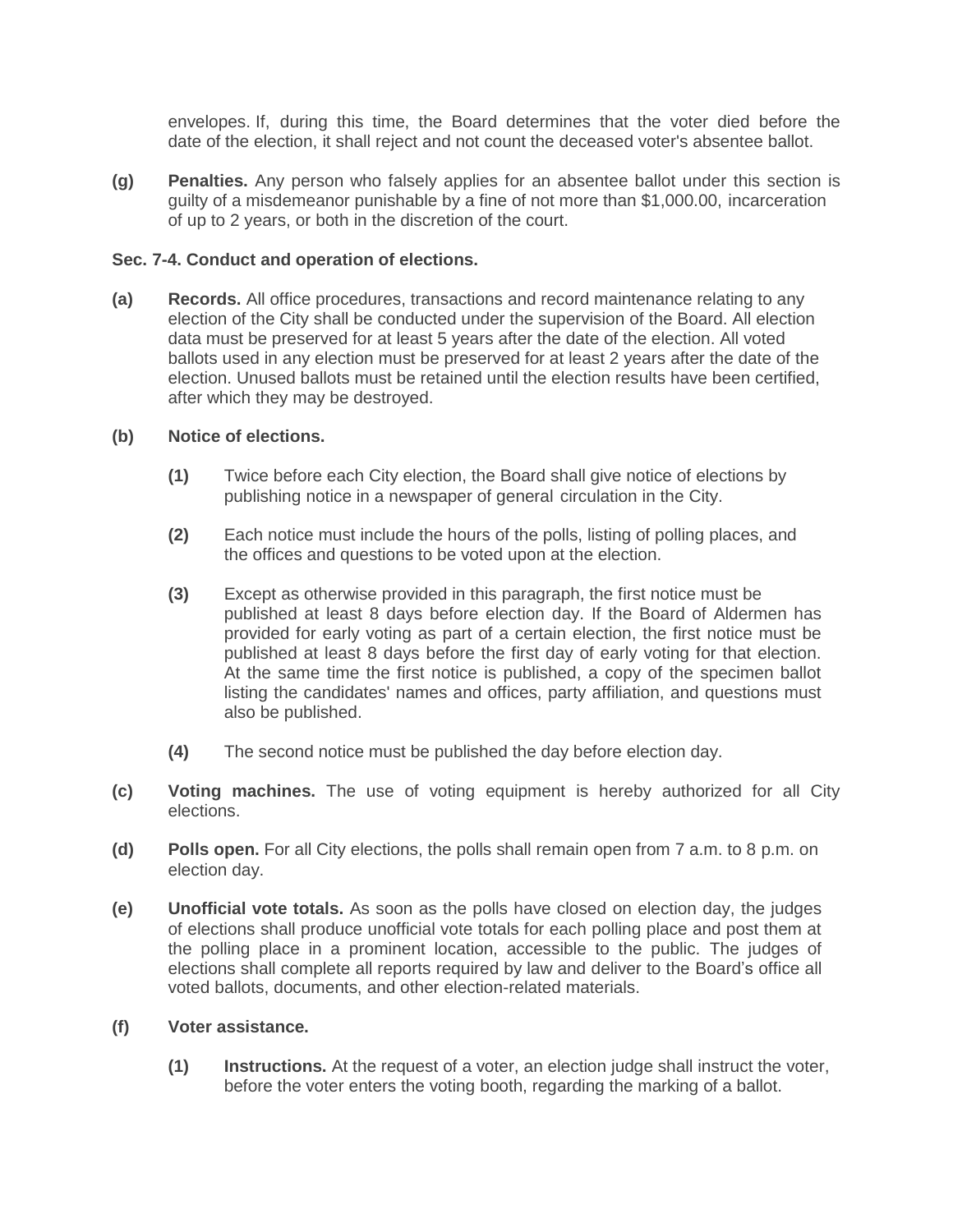- **(2) Assistance to certain persons**. A voter who declares under oath to an election judge that the voter requires assistance in marking the ballot by reason of blindness, disability, or inability to read or write the English language may, except as otherwise provided in paragraph (3) of this subsection, choose any individual to assist the voter.
- **(3) Persons who may not assist a voter.** A voter may not choose a candidate, the voter's employer or agent of that employer, or an officer or agent of the voter's union to assist the voter in marking the ballot.
- **(4) Manner of giving assistance.** The person chosen by the voter to assist the voter may mark the ballot or operate the voting machine as directed by the voter. A person assisting a voter may not suggest or seek to persuade or induce any voter to vote for or against any candidate or question. If the person chosen by the voter is an election judge, an election judge of a different political party shall witness the assistance given by the election judge to the voter.
- **(5) Person accompanying voter into booth or machine.** Except as otherwise provided in this subsection, a voter may not be accompanied into a voting booth by an individual over the age of 12 years.

# **Sec. 7-5. Judges of election.**

- **(a) Number.** On or before June 15, 2017, and on or before June 15 every 4 years after that, the Board shall appoint judges of elections for the next election. The Board shall determine the number of election judges to appoint, subject to the requirements of this subsection. For each precinct on election day, or at an early voting center during early voting, there shall be an equal number of election judges from each of the two principal political parties, as defined by Maryland law. If the total number of election judges for a precinct or at an early voting center is four or more, the Board may appoint one or more election judges for that precinct who are not registered with either of the principal political parties, as long as there are an equal number of election judges for that precinct from each of the principal political parties.
- **(b) General qualifications.** Except as otherwise provided in this section, all election judges serving on election day must be residents and registered voters in the election precinct in which they are appointed to serve. Election judges serving during early voting must be City residents and registered voters. All election judges must be persons of high character, integrity and capable of performing their duties in a satisfactory manner. The judges of elections must be able to speak, read and write the English language during the time of acting as a judge; must not hold nor be a candidate for any other public or political party office nor be a campaign manager or treasurer for a candidate or campaign committee. The Board may prescribe additional requirements as it may deem necessary for determining the qualifications of persons proposed for appointment as judges of elections.
- **(c) Residing outside precinct.** If a qualified individual residing in the election precinct cannot be found with reasonable effort, then the Board may appoint as election judge any registered voter residing in the City. If a qualified individual residing in the City cannot be found with reasonable effort, then the Board may appoint as election judge any registered voter residing in Frederick County.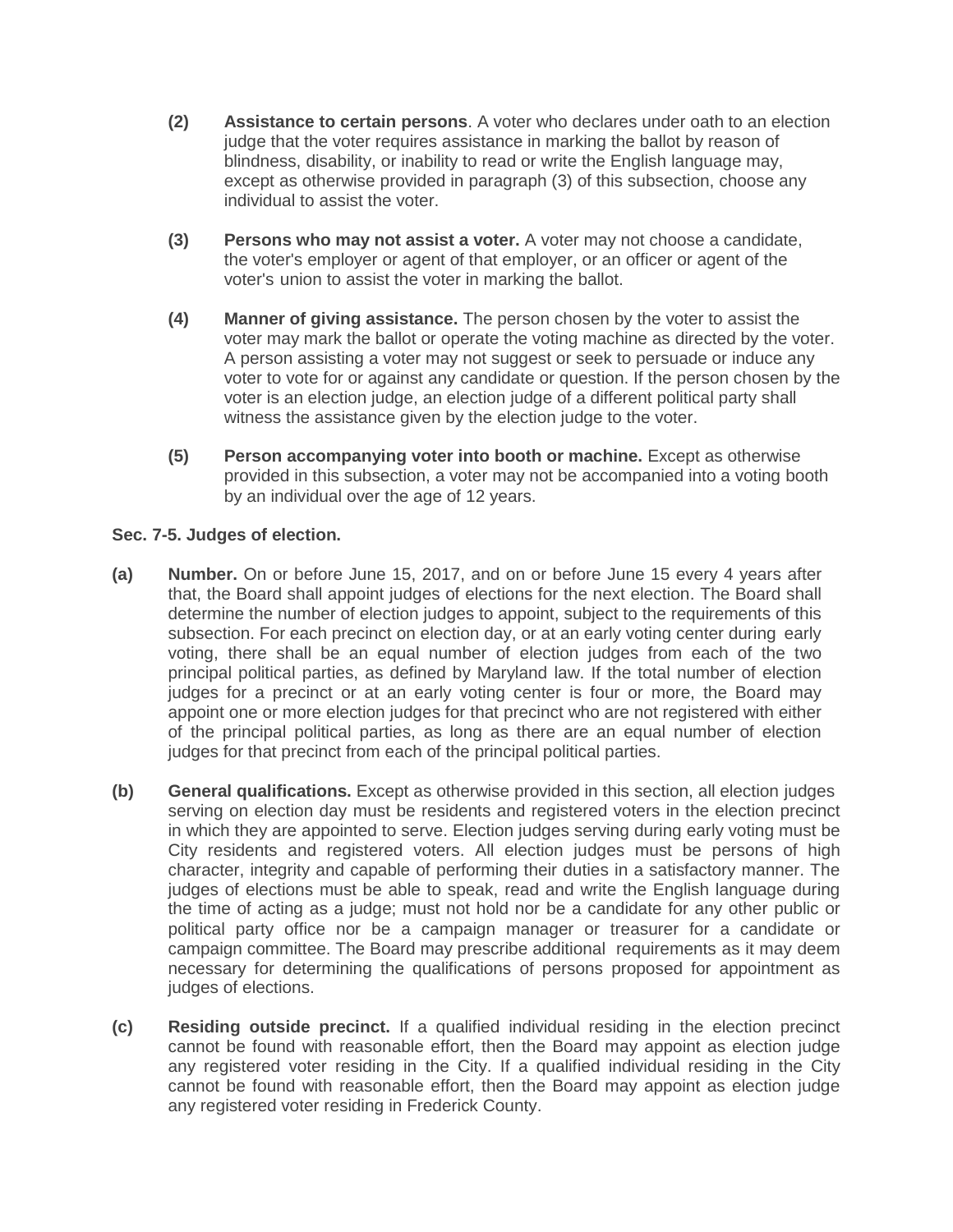- **(d) Minors.** A minor at least 17 years old who is a resident of the City may be appointed to be an election judge. A minor who is too young to be a registered voter shall demonstrate, to the satisfaction of the Board, that the minor meets all of the other qualifications for registration in the City.
- **(e) Vacancies.** Vacancies for any reason among the judges of elections shall be filled by the Board for the remainder of the unexpired term.
- **(f) Duties.** The election judges shall perform all necessary duties in regard to the conduct of the election at the polling places and early voting centers, including but not limited to providing voting assistance to a voter if requested by the voter to do so. All election judges are required, as part of their appointment, to attend a training session. The compensation of all judges of elections shall be determined by the Board of Aldermen.
- **(g) Oath of office.** All judges of election appointed by the Board shall be promptly notified of their appointment, with direction to appear before the Board, at a time designated in such notice, for the purpose of qualifying. Each judge shall take and subscribe to the following oath of office:

*I, \_\_\_\_\_\_\_\_\_\_\_\_ residing at \_\_\_\_\_\_\_\_\_\_\_\_, in the State of Maryland, do swear that I will support the Constitution of the United States and that I will be faithful and bear true allegiance to the State of Maryland and support the Constitution and Laws thereof and that I will, to the best of my skill and judgment, diligently and faithfully, without partiality or prejudice, discharge the duties of election judge in The City of Frederick, according to the Constitution and Laws of this State.*

# **Sec. 7-6. Recount of ballots.**

#### **(a) Scope and definition.**

- **(1)** This section applies to the recount by petition of any primary, general, or special City election.
- **(2)** In this section, the term "recount" means the entire process of resolving a challenge to the vote count reported for an election.

#### **(b) Petition.**

- **(1)** A candidate for Mayor or Alderman who has been defeated based on the results of a primary, general, or special election may petition the Board for a recount of the votes cast for the office sought.
- **(2)** The petition must specify that the recount be conducted in all precincts or only in certain specified precincts designated in the petition. For purposes of this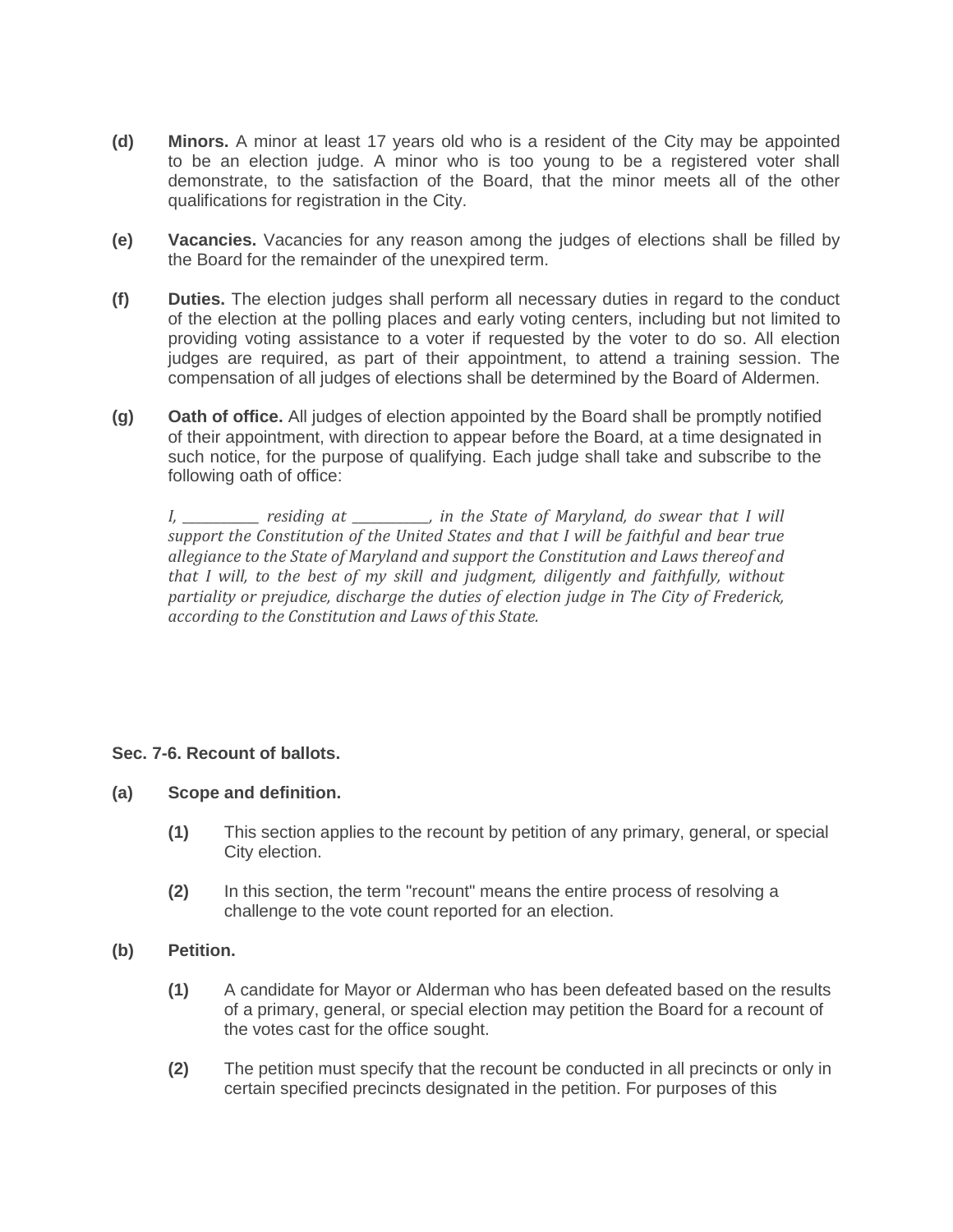section, absentee ballots and votes cast during early voting are each considered a separate precinct.

- **(3)** A petition must be filed with the Board, in writing, within 3 business days after the Board certifies the results of the canvass of ballots.
- **(4)** In a petition demanding the recount of votes that were cast on ballots and counted using an optical scan system, the petitioner shall specify whether the recount shall be conducted by:
	- **(A)** manually retabulating the election totals reports printed during the canvass;
	- **(B)** rescanning all ballots using:
		- **(i)** the same vote tabulating equipment that was used in the election; or
		- **(ii)** alternative vote tabulating equipment, if alternative equipment is available and its use is feasible; or
	- **(C)** manually retabulating all ballots.

#### **(c) Counterpetition.**

- **(1)** An opposing candidate of the petition under subsection (b) of this section may file a counterpetition if:
	- **(A)** the petition filed under subsection (b) did not specify all of the precincts in the City; and
	- **(B)** on completion of the recount, the outcome of the election is changed.
- **(2)** A counterpetition is a request for a recount of the votes for the office in the precincts not specified by the petitioner under subsection (b) of this section.
- **(3)** A counterpetition must be filed within 2 business days after the determination under paragraph (1)(B) of this subsection.
- **(d) Bond.**
	- **(1)** A petition or counterpetition filed under subsection (b) or subsection (c) of this section must be filed with a bond.
	- **(2)** The Board shall determine and set the bond in an amount sufficient to pay the reasonable costs of the recount.
- **(e) Notice.**
	- **(1)** By the end of the next business day following the receipt of a petition or counterpetition, the Board shall deliver a notice of the recount, specifying the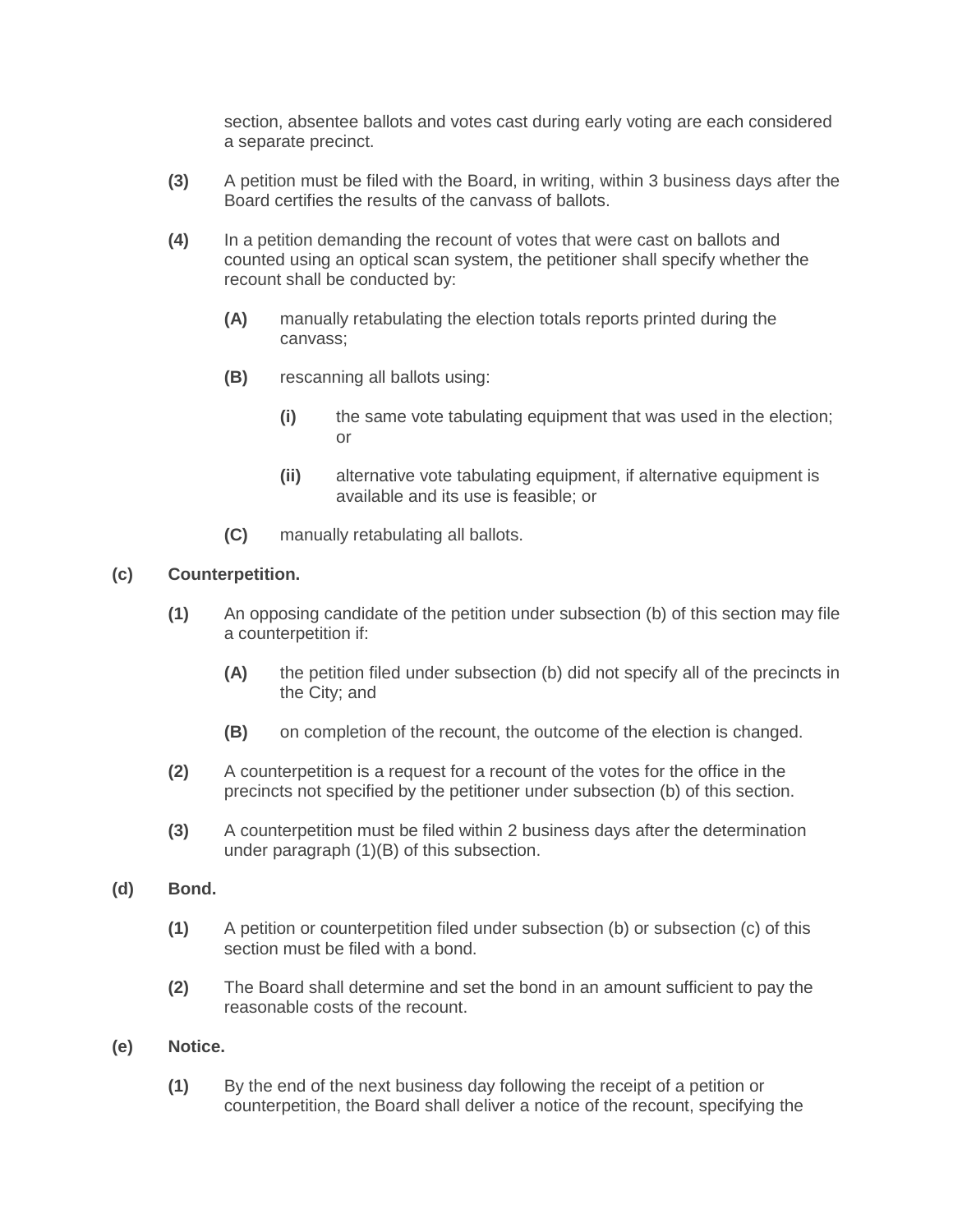date, time and place the recount will occur, and a copy of the petition or counterpetition, to all candidates to the office being contested.

**(2)** Notices issued under this section will be sent via first class mail to the candidate's address as given in the certificate of candidacy.

# **(f) General conduct of recount.**

- **(1)** The Board shall conduct the recount in accordance with this section.
- **(2)** The recount must begin within 5 business days after the Board receives the petition or counterpetition. The recount must continue daily, at least 8 hours each day, until completion, except that the Board may suspend the recount on Sundays and City holidays.
- **(3)** If the petition for recount is filed before the official canvass is completed, the Board shall finish the canvass and then conduct the recount in accordance with this section.
- **(4)** Every recount must be conducted publicly, open to candidates and their representatives, other parties to the recount, the media, and the general public.

# **(g) Verifying ballots.**

- **(1)** The Board shall first ascertain that the ballot used in the contest to be recounted was the correct ballot.
- **(2)** For paper ballots on which the ballot information is printed, the determination shall be made as the ballots are manually counted, or by inspecting the ballots before machine tabulation.
- **(3)** The procedure for recounting absentee ballots will be the same as for recounting other ballots. Absentee ballots will be recounted in a way that assures voter confidentiality.
- **(h) Recount procedures.** The Board shall recount the ballots on vote tabulating equipment or manually, as specified by the petitioner in accordance with subsection (b) of this section. In conducting the recount, the Board shall use procedures substantially similar to those regulations adopted by the State Board of Elections for the applicable recount method.
- **(i) Costs.**
	- **(1)** In this section, "petitioner" includes a counterpetitioner.
	- **(2)** Before beginning the recount, the Board shall estimate and inform the petitioner of the anticipated number of hours needed to complete the recount and the cost per hour.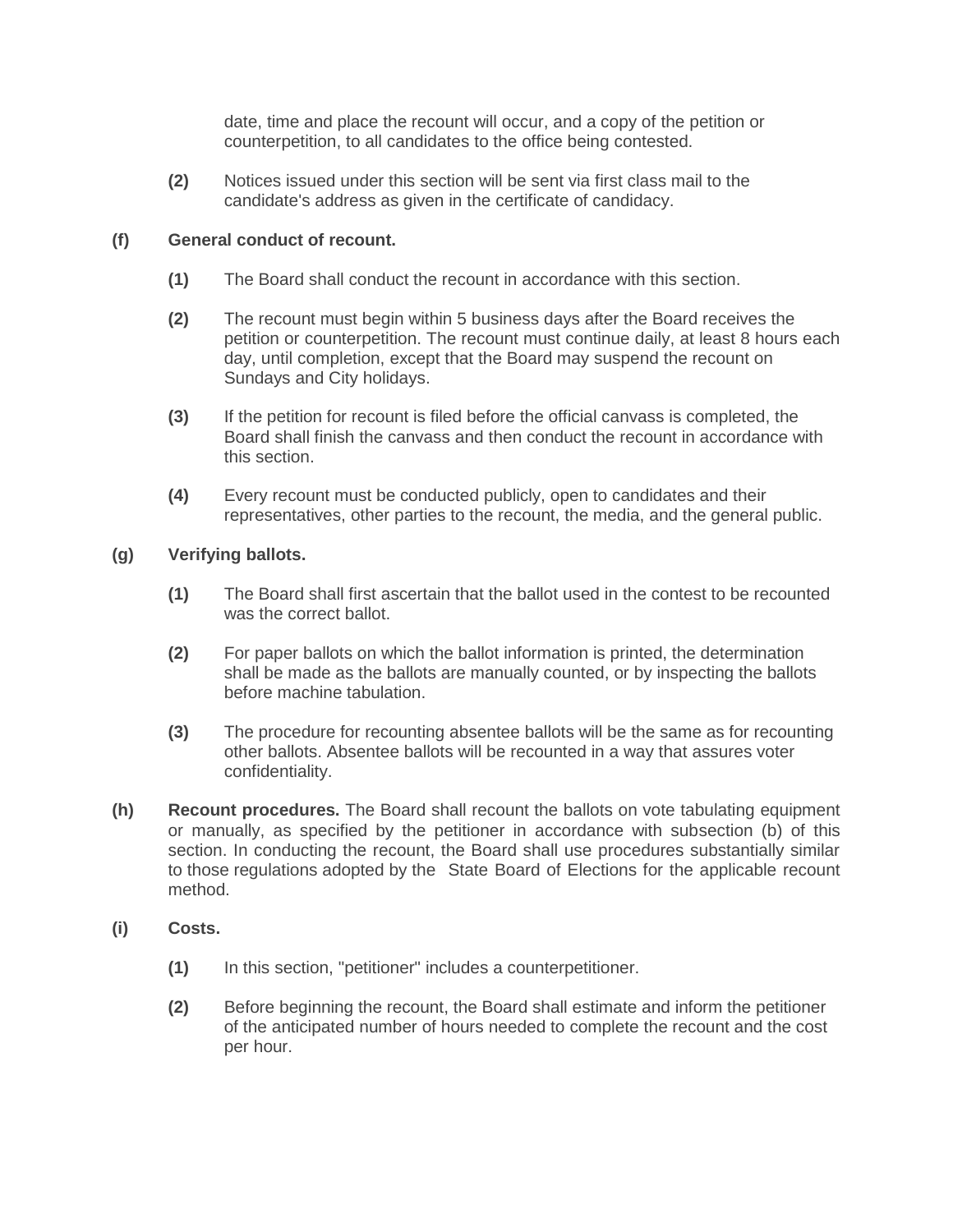- **(3)** Except as otherwise provided in paragraphs (4) and (5) of this subsection, the petitioner shall pay the cost of the recount and recanvass and the petitioner's bond will be liable for the costs.
- **(4)** If more than one individual files a petition, the Board will apportion the costs between or among the petitioners as the Board deems reasonable.
- **(5)** The City will bear the costs if:
	- **(A)** the outcome of the election is changed;
	- **(B)** the petitioner has gained a number of votes equal to at least 2% of the total votes cast in the precinct or precincts being recounted; or
	- **(C)** the margin of difference in the number of votes received by an apparent winner and the losing candidate with the highest number of votes for an office is 0.1% or less of the total votes cast for those candidates.
- **(6)** After the recount is completed, the Board shall:
	- **(A)** determine the actual cost of the recount; and
	- **(B)** if the petitioner is liable for the cost under this section, collect the cost from the petitioner's bond. If the amount of the bond is insufficient, the petitioner shall pay the balance of the cost.
- **(j) Correction of returns.** After the recount is complete, the Board shall correct, as appropriate:
	- **(1)** the official returns; and
	- **(2)** any certificates that were issued on the basis of those returns.

# **(k) Challenges.**

- **(1)** A challenge to any part of the recount may be made by any person with standing to file a petition for the recount being conducted under subsection (b)(1) of this section, even if that person was not the one who filed the actual petition.
- **(2)** A challenge may be based on:
	- **(A)** the allowance or disallowance of a ballot;
	- **(B)** the allowance or disallowance of a vote;
	- **(C)** the tallying of votes;
	- **(D)** the aggregation of the vote count; or
	- **(E)** any other part of the recount that could affect the accuracy of the result.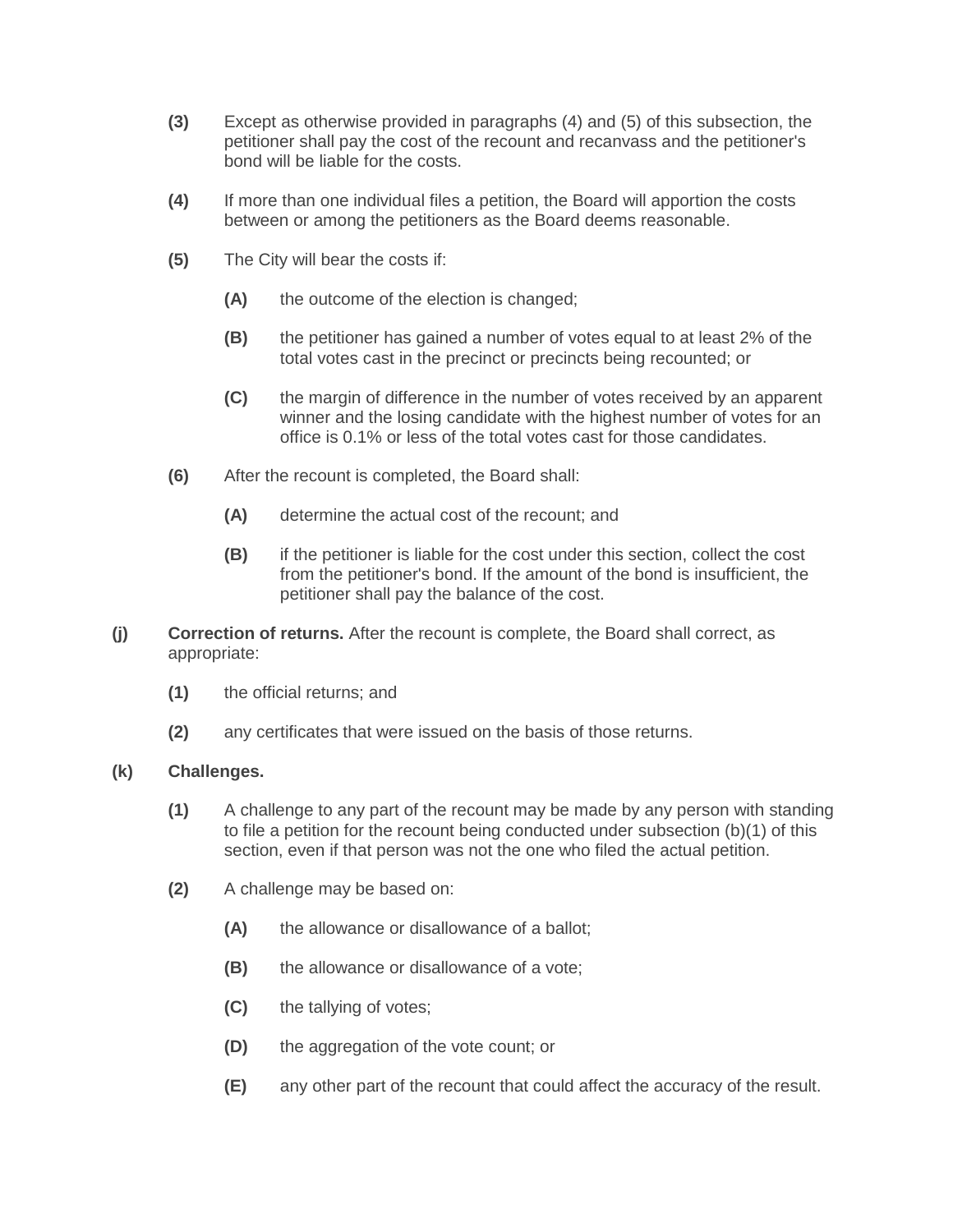- **(3)** If an individual seeks to challenge some action then being taken, the individual may ask the Board to temporarily stop the action so that the person can interpose a challenge.
- **(4)** A person making a challenge shall state the reason for the challenge.
- **(5)** If the challenge is to a ballot, the official whose action has been challenged shall:
	- **(A)** count the vote as the official believes proper; and
	- **(B)** set it aside with an attached notation on:
		- **(i)** how it was counted;
		- **(ii)** the nature of the challenge;
		- **(iii)** the name of the official; and
		- **(iv)** the name of the challenger.
- **(6)** The Board shall decide the challenge promptly and expeditiously so as not to delay the recount.
- **(7)** In making a decision on whether to allow or disallow a vote, the Board shall attempt to determine the intent of the voter.
- **(8)** A vote may not be disallowed except by unanimous vote of all members of the Board. The decision of the Board is final.

# **Sec. 7-7. Selection of polling places.**

- **(a)** The Board shall provide for each election a suitable place or places in each precinct for voting. The polling places in each precinct should be as near the center of the voting population of the precinct and as convenient to the greater number of voters as is practicable. An election may not be held in any building that is used as, or connected by doors or hallways to, a place where alcoholic beverages are sold.
- **(b)** The Board may provide a centralized polling place to be used by the voters of one or more precincts in the City, subject to the approval of the Board of Aldermen.
- **(c)** If the Board is unable to find a suitable place for voting in any election precinct, it may provide a polling place for said precinct in any other adjacent precinct. Every polling place, to the extent feasible, must be structurally barrier free in order to permit reasonable access to disabled voters.

# **Sec. 7-8. Illegal electioneering.**

**(a) Electioneering boundary.** An individual may not canvass, electioneer, or post any campaign material in a polling place or early voting center or within a line, established by the election judges through the posting of signs, that is located as near as practicable to 100 feet from the entrance and exit used by the voters.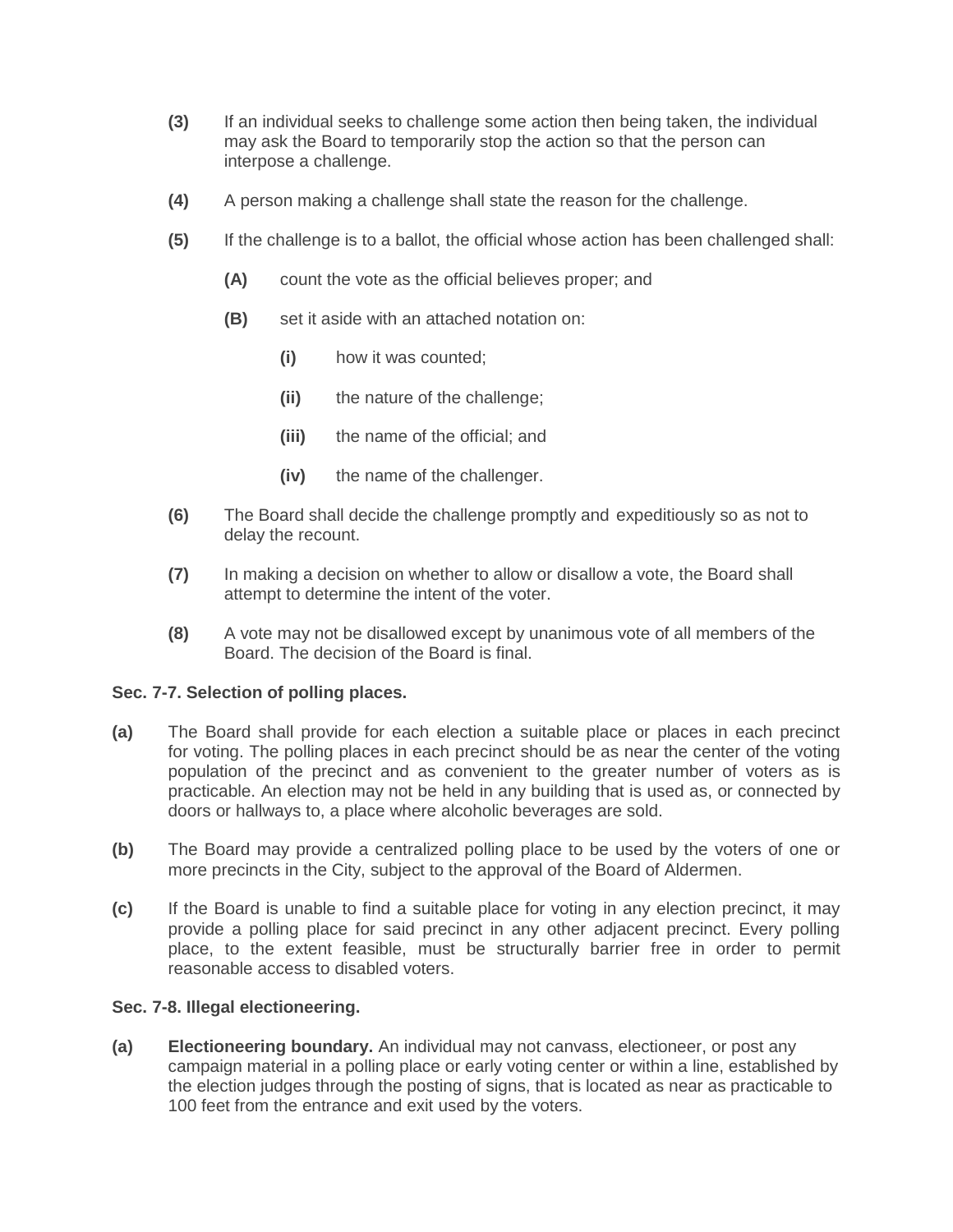- **(b) Presence in polling place.** The only individuals permitted in a polling place or early voting center are the election officials, poll watchers, and the registered voters for that particular polling place or early voting center. A registered voter must vote and depart the polling place or early voting center within a reasonable amount of time. A voter who remains in the polling room without cause may be deemed to be engaging in illegal electioneering.
- **(c) Campaign paraphernalia.** Except as otherwise provided in this paragraph, a voter may wear into the polling place or early voting center a button, shirt, hat or other article of clothing with a campaign message on it. A poll watcher may not wear such campaign paraphernalia in the polling place or early voting center. An election judge or any other person who is authorized to remain in or near a polling place or early voting center for an extended period of time may not wear campaign paraphernalia while inside the polling place or early voting center or within the electioneering boundary.
- **(d) Penalties.** A person who violates this section is guilty of a misdemeanor and is subject to a fine of not less than \$50 nor more than \$500 or imprisonment for not more than 1 year or both.

#### **Sec. 7-9. Disturbing the peace.**

- **(a) In general.** A person may not hinder or impede the conduct of official electoral activities by:
	- **(1)** breach of the peace;
	- **(2)** disorder; or
	- **(3)** violence or threat of violence.
- **(b) Penalties.** A person who violates this section is guilty of a misdemeanor and is subject to a fine of not less than \$50 nor more than \$1,000 or imprisonment for not less than 30 days nor more than 1 year or both.

# **ARTICLE II. FAIR ELECTION PRACTICES**

# **Sec. 7-10. Purpose.**

The intention of this article is that the conduct of elections should inspire public confidence and trust by assuring that full information on elections is provided to the public, including disclosure of campaign receipts and expenditures. Furthermore, the Mayor and Board of Aldermen believe that the residents of the City have the right to know the sources of funding received by candidates.

# **Sec. 7-11. Applicability.**

The provisions of this article apply to all elections conducted in accordance with the Charter of the City of Frederick and this chapter.

# **Sec. 7-12. Definitions.**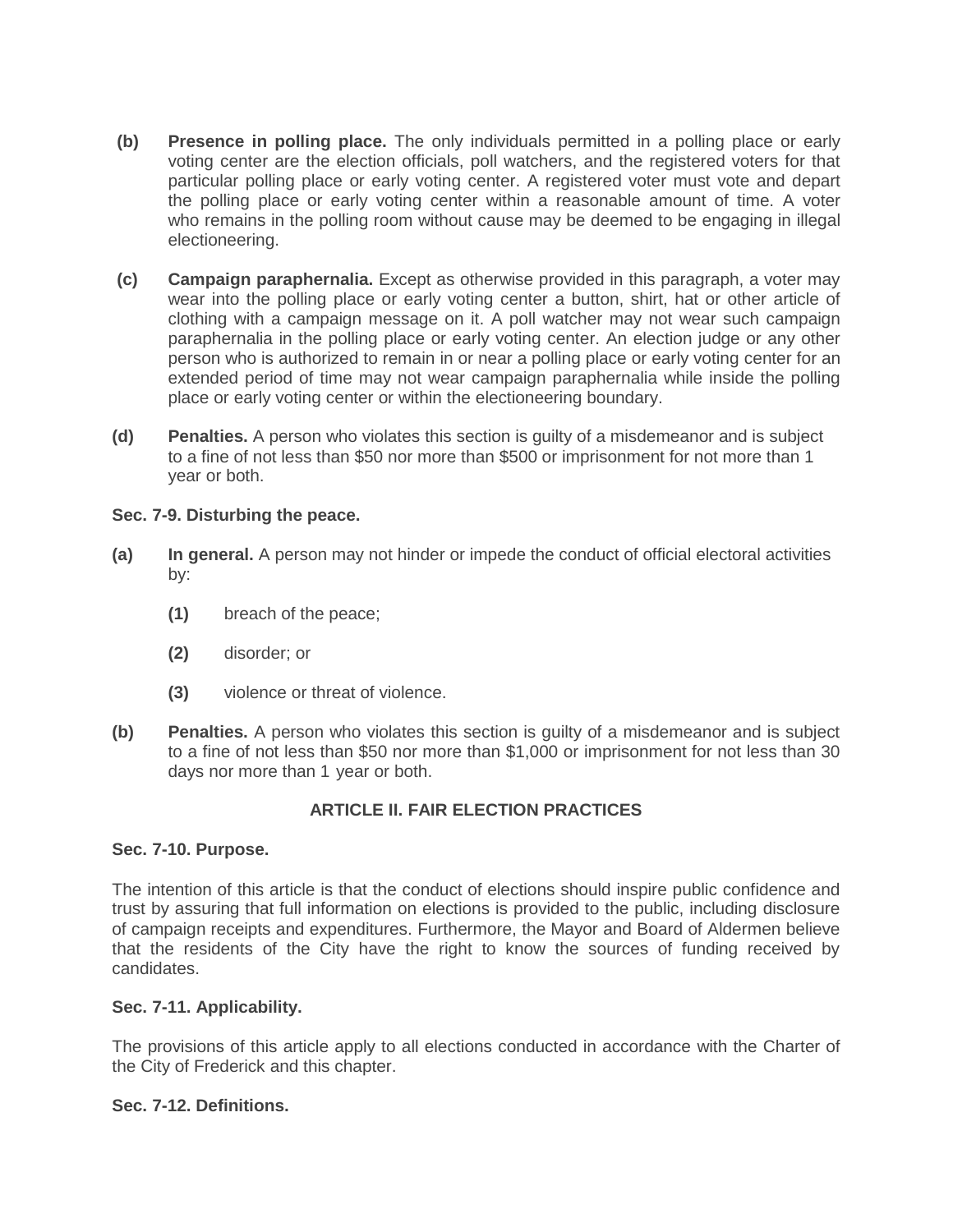- **(a) In general.** In this article, the following terms have the meanings indicated.
- **(b) Business entity.** "Business entity" includes a corporation, a sole proprietorship, a general partnership, a limited liability company, a real estate investment trust, and any other business or entity.

#### **(c) Campaign material.**

- **(1)** "Campaign material" means any material that:
	- **(A)** contains text, graphics, or other images;
	- **(B)** relates to a candidate; and
	- **(C)** is published or distributed.
- **(2)** "Campaign material" includes, but is not limited to:
	- **(A)** material transmitted by or appearing on the internet or other electronic medium; and
	- **(B)** an oral commercial campaign advertisement.
- **(d) Campaign finance entity.** "Campaign finance entity" means a personal treasurer or candidate committee.
- **(e) Candidate.**
	- **(1)** "Candidate" means any person who files a certificate of candidacy for Mayor or Alderman of the City.
	- **(2)** "Candidate" includes an individual, prior to that individual filing a certificate of candidacy, if a campaign finance entity has been established on behalf of that individual.
- **(f) Candidate committee.** "Candidate committee" means any combination of two or more individuals appointed or authorized by a candidate which has as a principal purpose to assist or attempt to assist in any manner the promotion of the success of that candidate. A citizen's association, not otherwise a candidate committee, will not be deemed a candidate committee if it simply conducts a forum or sponsors a meeting for candidates to present information or express their views on issues to citizens in the community.
- **(g) Contribution.** "Contribution" means the gift, transfer or promise of a gift or transfer of money or other thing of value to any candidate, or the campaign finance entity of a candidate, to promote or assist in the promotion of the success of that candidate at any City election.
- **(h) Election cycle.** "Election cycle" means the period that begins on the 31st day following the date of a general election and ends on the 30th day after the next general election.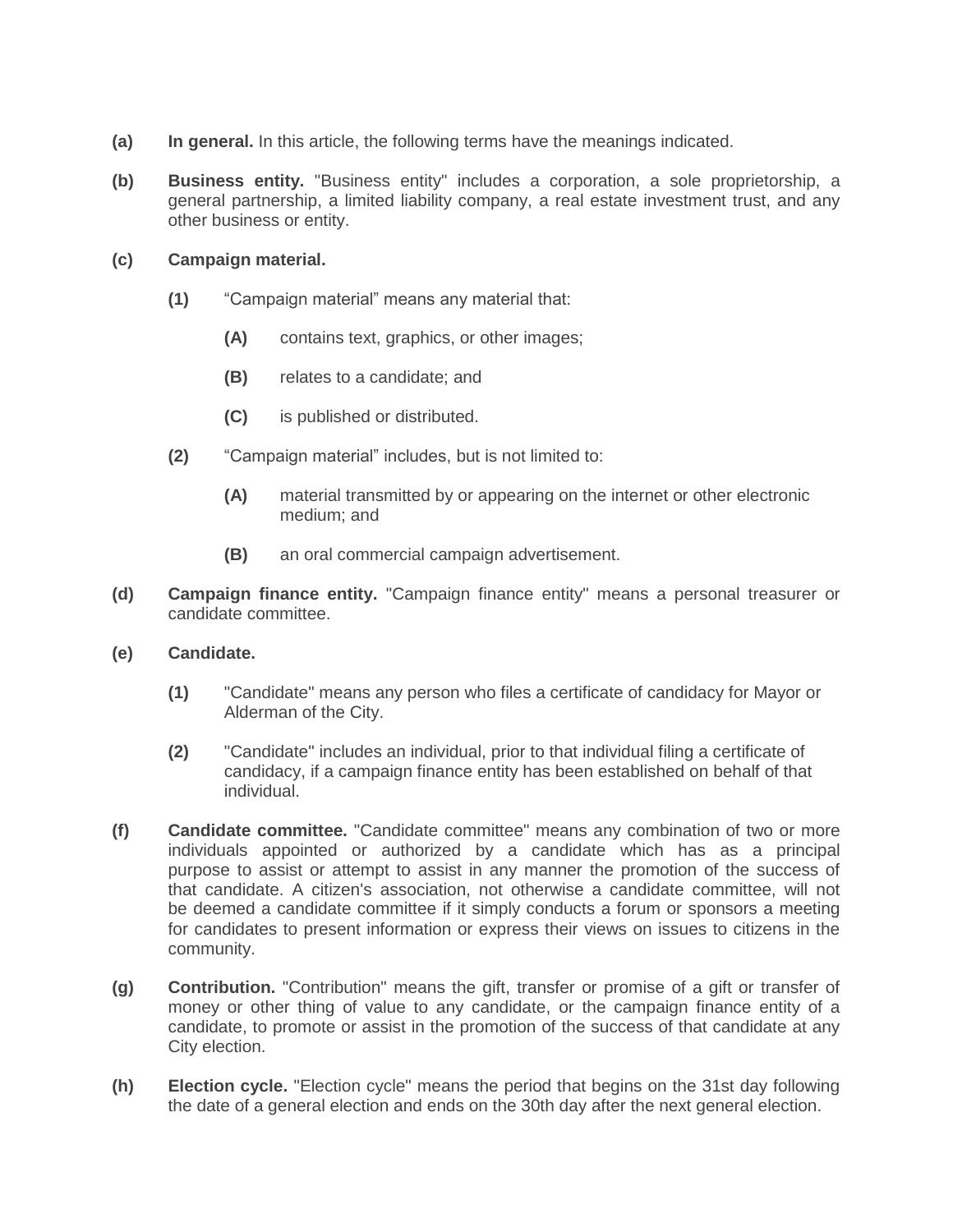- **(i) Expenditure.** "Expenditure" means any gift, transfer, disbursement or promise of money or valuable thing by or on behalf of the campaign finance entity of a candidate to promote or assist in the promotion of the success of that candidate in any election.
- **(j) Political action committee.** "Political action committee**"** means a political committee that is not:
	- **(1)** a political party;
	- **(2)** a central committee;
	- **(3)** a slate;
	- **(4)** a political committee organized and operated solely to support or oppose a single candidate; or
	- **(5)** a political committee organized and operated solely to support or oppose a ballot issue.
- **(k) Political committee.** "Political committee" means a combination of two or more individuals that assists or attempts to assist in promoting the success or defeat of a candidate, political party, or question submitted to a vote at any City election.
- **(l) Transfer.** "Transfer" means a monetary contribution made by one campaign finance entity to another.

#### **Sec. 7-13. Forms.**

The Board shall create forms for use by individuals in performing actions required by this article. An individual must use the prescribed form.

#### **Sec. 7-14. Campaign finance entities—In general.**

- **(a) Establishment.** A candidate shall establish one or more campaign finance entities before or concurrent with the filing of a certificate of candidacy.
- **(b) Required.** Except as otherwise provided by law, all campaign finance activity for an election shall be conducted through a campaign finance entity. A campaign finance entity may not receive or disburse any money or other thing of value until it has been established in accordance with this article.

#### **Sec. 7-15. Personal treasurers.**

- **(a) Appointment.** A candidate using a personal treasurer as a campaign finance entity must appoint a personal treasurer on a form prescribed by the Board. The personal treasurer shall accept the appointment by signing that form. The form will include the personal treasurer's certification that the personal treasurer will serve until all duties have been performed or a successor is duly chosen.
- **(b) Resignation.** A personal treasurer who resigns shall do so on a form prescribed by the Board, signed by the personal treasurer and filed with the Board. The candidate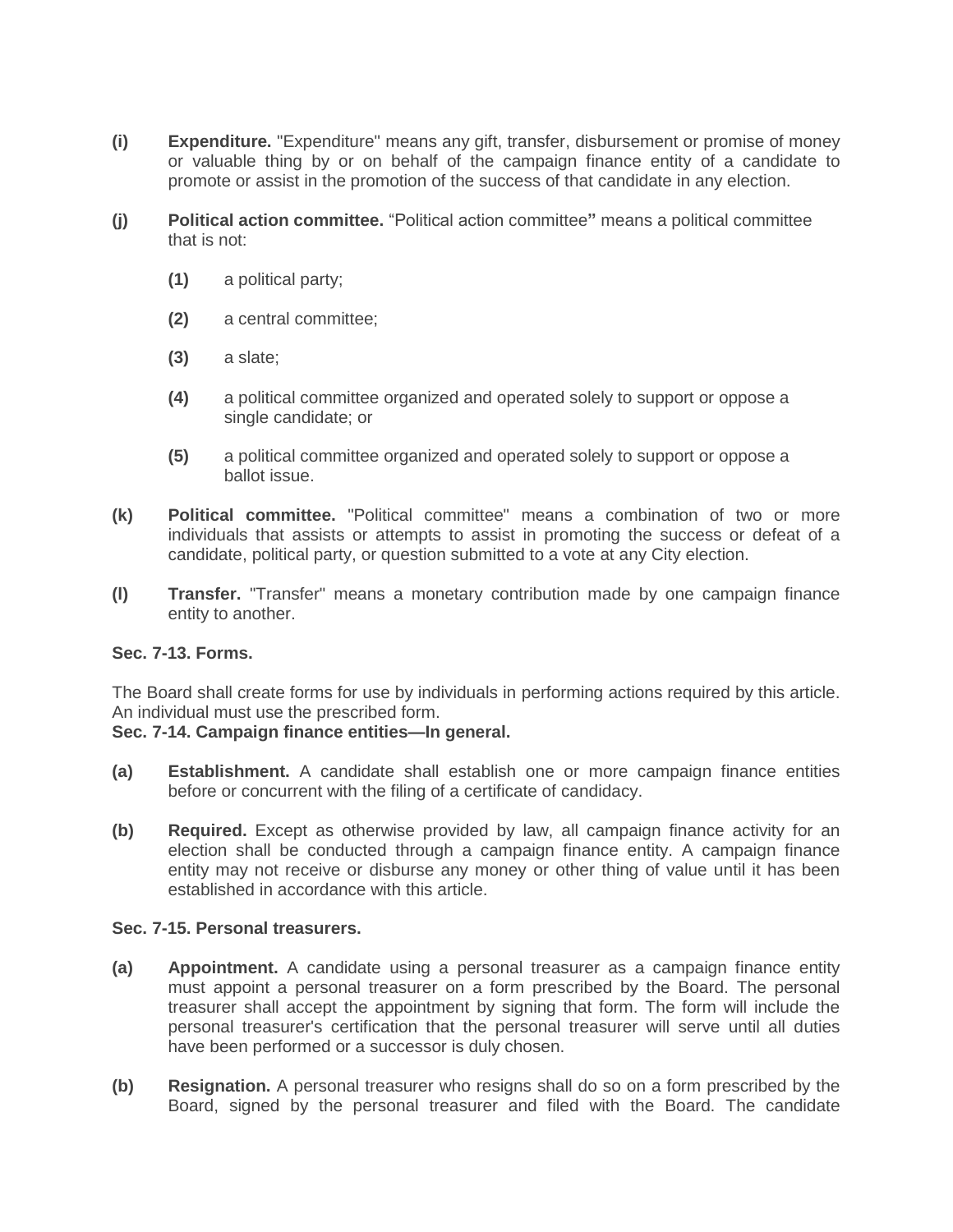immediately shall appoint a new personal treasurer in accordance with this section. The personal treasurer's resignation will not be effective until a successor is registered with the Board. A personal treasurer, when resigning, shall certify that the personal treasurer has served until all duties have been performed and a successor was duly chosen.

**(c) Qualifications.** Nothing in this section prevents the personal treasurer of any candidate from being the personal treasurer of another candidate. However, a candidate may not designate himself or herself as said candidate's own personal treasurer or act as personal treasurer of any other candidate. To be appointed or act as a candidate's personal treasurer in any election a person must be a registered voter in Frederick County.

# **Sec. 7-16. Candidate committees.**

- **(a) Appointment.** A candidate using a candidate committee as a campaign finance entity must establish the candidate committee, and the candidate committee must appoint a treasurer, on a form prescribed by the Board. The treasurer shall accept the appointment by signing that form. The form will include the treasurer's certification that the treasurer will serve until all duties have been performed or a successor is duly chosen.
- **(b) Resignation.** A treasurer who resigns shall do so on a form prescribed by the Board, signed by the treasurer and filed with the Board. The candidate committee immediately shall appoint a new treasurer in accordance with this section. The resignation will not be effective until a successor is registered with the Board. A treasurer, when resigning, shall certify that all duties have been performed and a successor was duly chosen.
- **(c) Qualifications.** A treasurer of a candidate committee must be a registered voter in Frederick County.

# **Sec. 7-17. Campaign bank account.**

- **(a) Required.** Every campaign finance entity shall maintain a separate bank account for deposit of all campaign contributions. Each such bank account must be opened in accordance with all applicable state and federal banking laws and must:
	- **(1)** be in a financial institution; and
	- **(2)** be registered in a manner that identifies it as the account of a campaign finance entity.
- **(b) Administration.** The campaign bank account described in subsection (a) of this section must be administered by the personal treasurer or the treasurer of the candidate committee. All contributions received by or on behalf of a campaign finance entity must be deposited into the campaign bank account.
- **(c) Reporting.** The campaign bank account is subject to the reporting requirements set forth in this article.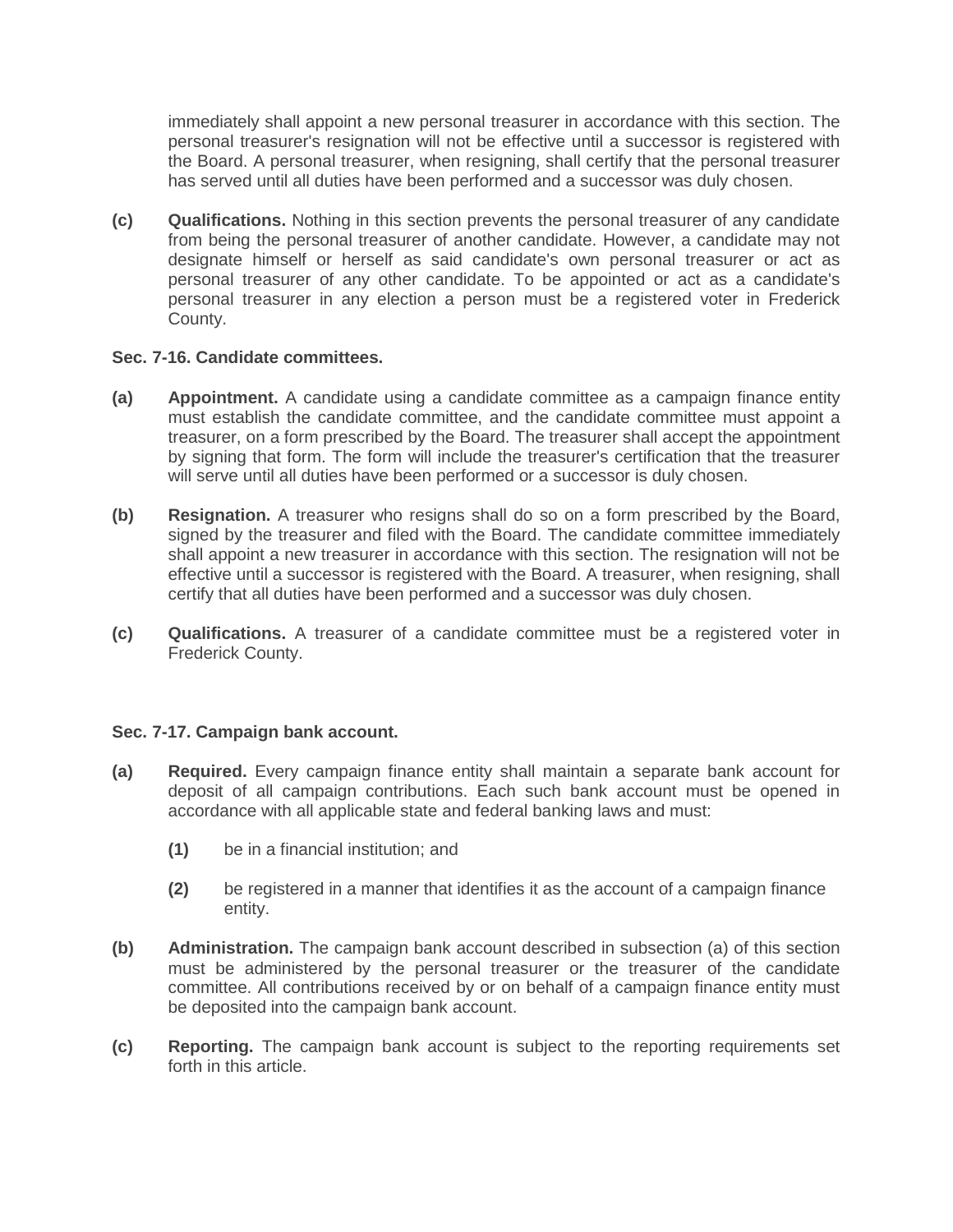**(d) Closure.** The campaign bank account may remain open, and funds accumulated in the account may be used, until the associated campaign finance entity is closed and any surplus funds are disposed of in accordance with section 7-24 of this article.

# **Sec. 7-18. Personal contributions and expenses of candidates.**

The contributions of a candidate or the candidate's spouse to the candidate's own campaign are not subject to the limitations of this article, but must pass through the hands of the candidate's personal treasurer or the treasurer of the candidate's candidate committee and be reported as required in other provisions of this article. Personal expenses of the candidate for filing fees, telegrams, telephoning, travel and board are not considered contributions if paid for by the candidate or the candidate's spouse.

#### **Sec. 7-19. Anonymous contributions.**

- **(a) Anonymous contributions prohibited.** A campaign finance entity may not accept any contribution from an unidentified person or organization in furtherance of the candidate's nomination or election.
- **(b) Payment to City.** Any anonymous contribution received may not be used for any political purpose, but must be paid by the campaign finance entity to the City to help defray the expenses of the election. If the contribution is a thing of value rather than actual money, the campaign finance entity shall determine the fair market value of the thing of value and shall pay that amount to the City. All contributions payable to the City pursuant to this section shall be paid within 10 days after the receipt of the contribution by the campaign finance entity.

#### **Sec. 7-20. Contributions from certain entities.**

- **(a) Permitted contributions.** A campaign finance entity may accept contributions from business entities, political clubs, political committees, political action committees, federal committees and labor unions.
- **(b) Reporting.** For contributions from an entity specified in subsection (a) of this section, the name and address of the entity itself - not that of the person who signed the check on its behalf - must be entered in the treasurer's records and in the campaign finance reports filed in accordance with this article.

#### **Sec. 7-21. Limit on contributions.**

- **(a) Maximum amounts.** During any one election cycle, an individual, business entity, political club, political committee, political action committee, federal committee or labor union may not make any contributions that total greater than:
	- **(1)** \$1,000 to any one campaign finance entity of a candidate for Alderman; and
	- **(2)** \$2,500 to any one campaign finance entity of a candidate for Mayor.
- **(b) Transfers.** Transfers of funds between or among campaign finance entities of a candidate are not subject to the limitations set forth in this section.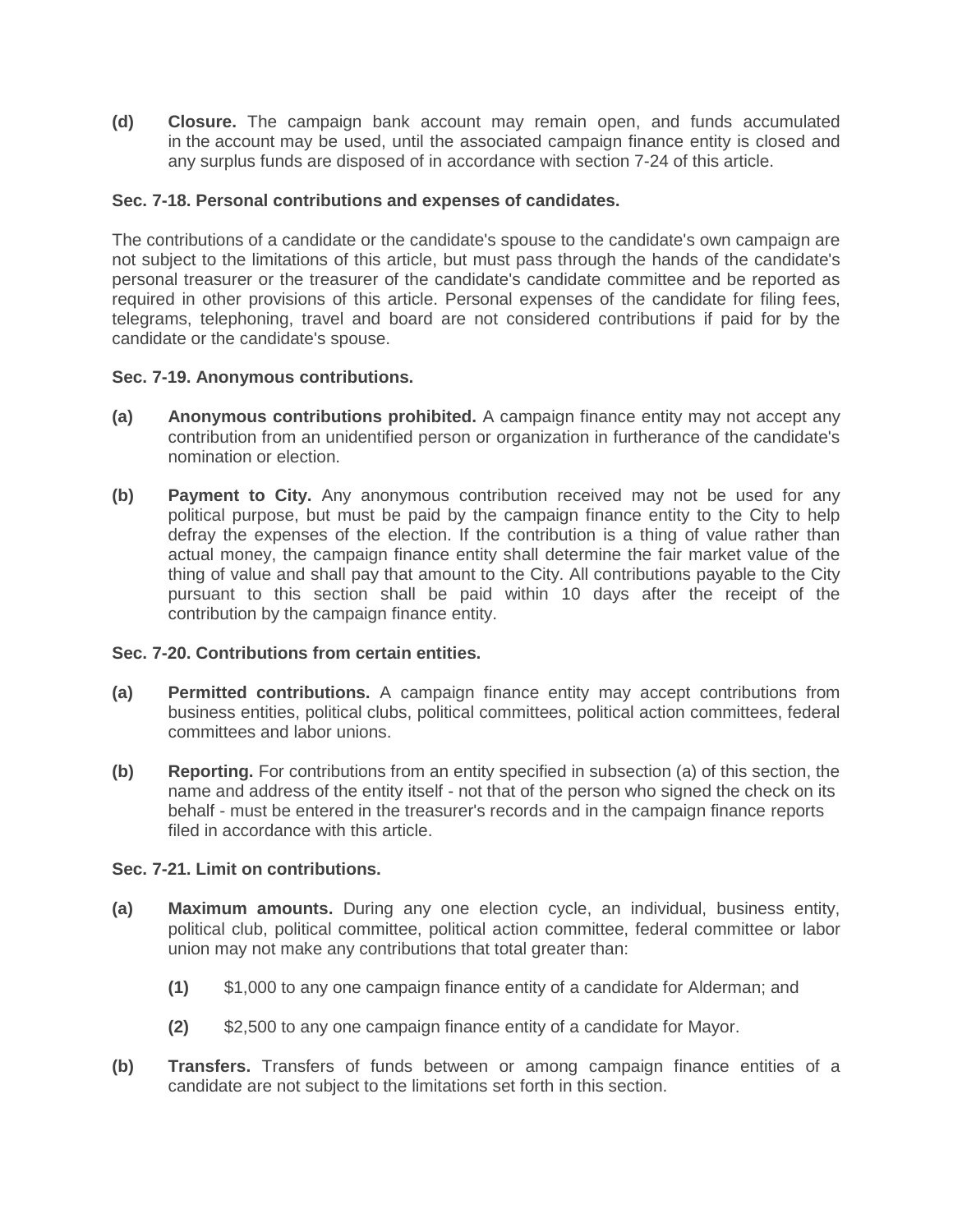- **(c) Affiliated entities.** Contributions by two or more business entities shall be considered as being made by one contributor if:
	- **(1)** one business entity is a wholly owned subsidiary of another; or
	- **(2)** the business entities are owned or controlled by at least 51% of the same individuals or business entities.

# **Sec. 7-22. Campaign finance reports—In general.**

- **(a) Reports required.** Every campaign finance entity shall file with the Board, in a format prescribed by the Board, a report of campaign contributions and expenditures in accordance with the provisions of this section. Campaign finance reports are required by all campaign finance entities, regardless of whether or not the candidate withdraws subsequent to filing a certificate of candidacy or the outcome of the election.
- **(b) Contents.** Each report must describe all contributions received and expenditures made in furtherance of the candidate's nomination or election by the campaign finance entity, from any other person or groups of persons. Each report shall contain the following information:
	- **(1)** the name and address of the candidate and the campaign finance entity's treasurer;
	- **(2)** the office sought by the candidate;
	- **(3)** the date on which the report is filed;
	- **(4)** the name and current address of each contributor of election campaign contributions;
	- **(5)** the dollar amount of each contribution, or if not money, a description and estimated value of such non-monetary contributions, not including volunteer service;
	- **(6)** the date, dollar amount, and nature of each expenditure made; and
	- **(7)** written verification by the treasurer of the campaign finance entity.
- **(c) Retention.** The Board shall retain campaign finance reports for 5 years, during which they will be available for public inspection and copying during normal business hours.

# **Sec. 7-23. Campaign finance reports—Time for filing.**

# **(a) Filing deadlines.**

**(1)** The first report must be filed no later than 12 p.m. on the 30th day before the primary election.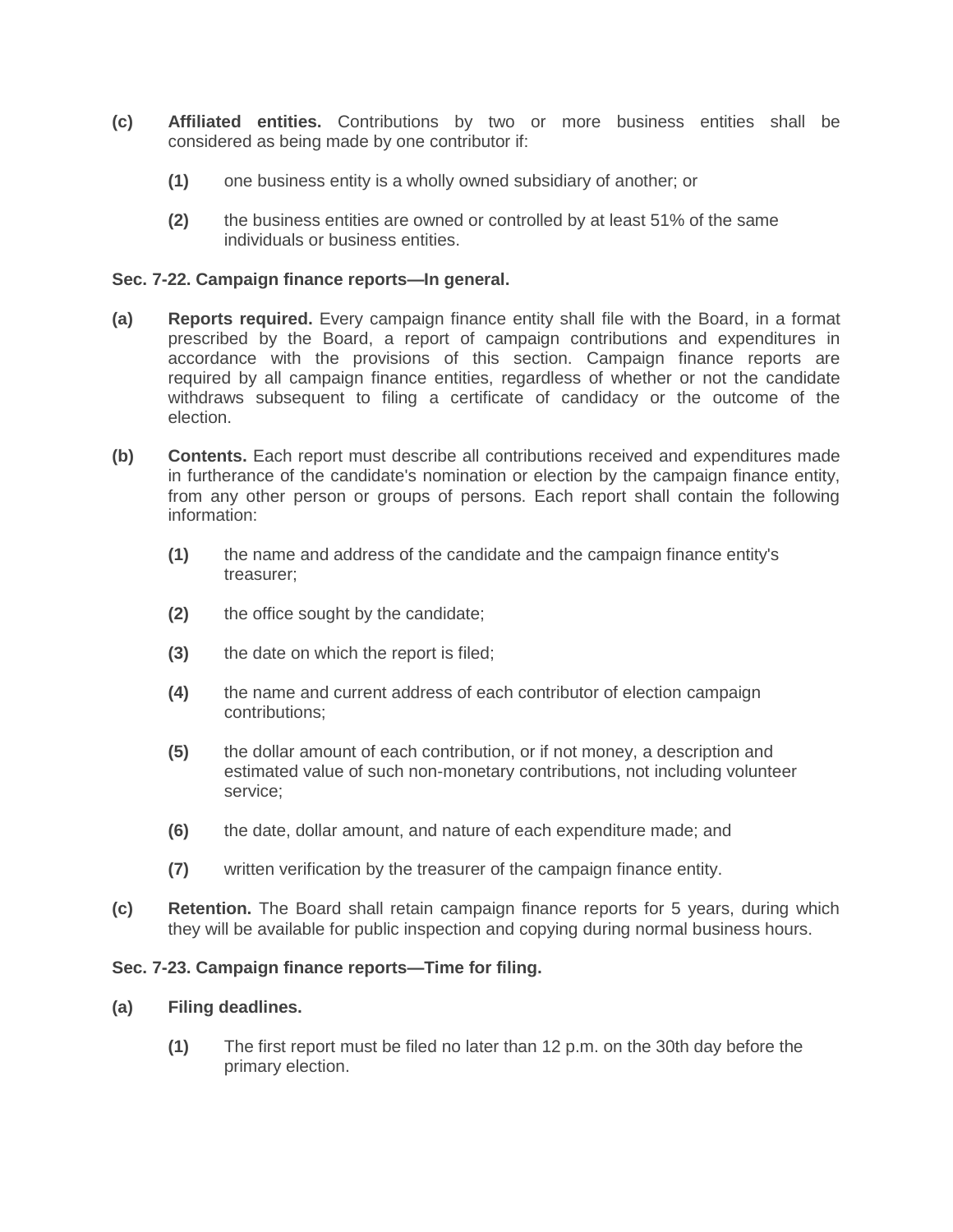- **(2)** The second report must be filed no later than 12 p.m. on the 30th day before the general election.
- **(3)** The third report must be filed no later than 12 p.m. on the seventh day before the general election.
- **(4)** The fourth report must be filed within 30 days after the general election.
- **(b) Reporting periods.** A report filed under this section must include all contributions received and expenditures made for the reporting period. For purposes of this subsection, the reporting period begins on the third day before the filing of the previous report, if any, and runs through the end of the fourth day before the filing of the current report.
- **(c) Annual report.** In addition to the reports required under subsection (a) of this section, a campaign finance entity that remains open shall file a campaign finance report on the third Wednesday in January of each year during which the campaign finance entity is in existence.
- **(d) Final report.** Before a campaign finance entity may be closed in accordance with this article, a final report must be filed. The fourth report required by subsection (a) of this section may be deemed the final report if it is clearly marked as such.

# **Sec. 7-24. Closure and disposition of surplus funds.**

- **(a) Closure.** A campaign finance entity may continue in existence in perpetuity. It may be closed, at the option of the candidate, by the filing with the Board of a form prescribed by the Board. Any outstanding campaign finance reports must be filed before the Board may close the campaign finance entity. Upon closure of a campaign finance entity, any funds remaining in the associated bank account must be disposed of in accordance with subsection (b) of this section and the campaign bank account must be closed.
- **(b) Disposition of surplus funds.** Prior to the closure of a campaign finance entity, any remaining balance in a campaign finance entity's account shall be returned pro rata to the contributors or paid to:
	- **(1)** the state or local central committee of the candidate's political party;
	- **(2)** a charitable organization registered or exempt from registration under the Maryland Charitable Solicitations Act;
	- **(3)** the Frederick County Board of Education;
	- **(4)** a nonprofit organization that provides services or funds for the benefit of pupils or teachers; or
	- **(5)** a public or private institution of higher education in the State of Maryland that possesses a certificate of approval from the Maryland Higher Education Commission, if the payment is designated for use by the institution solely to award scholarships, grants, or loans to students attending the institution.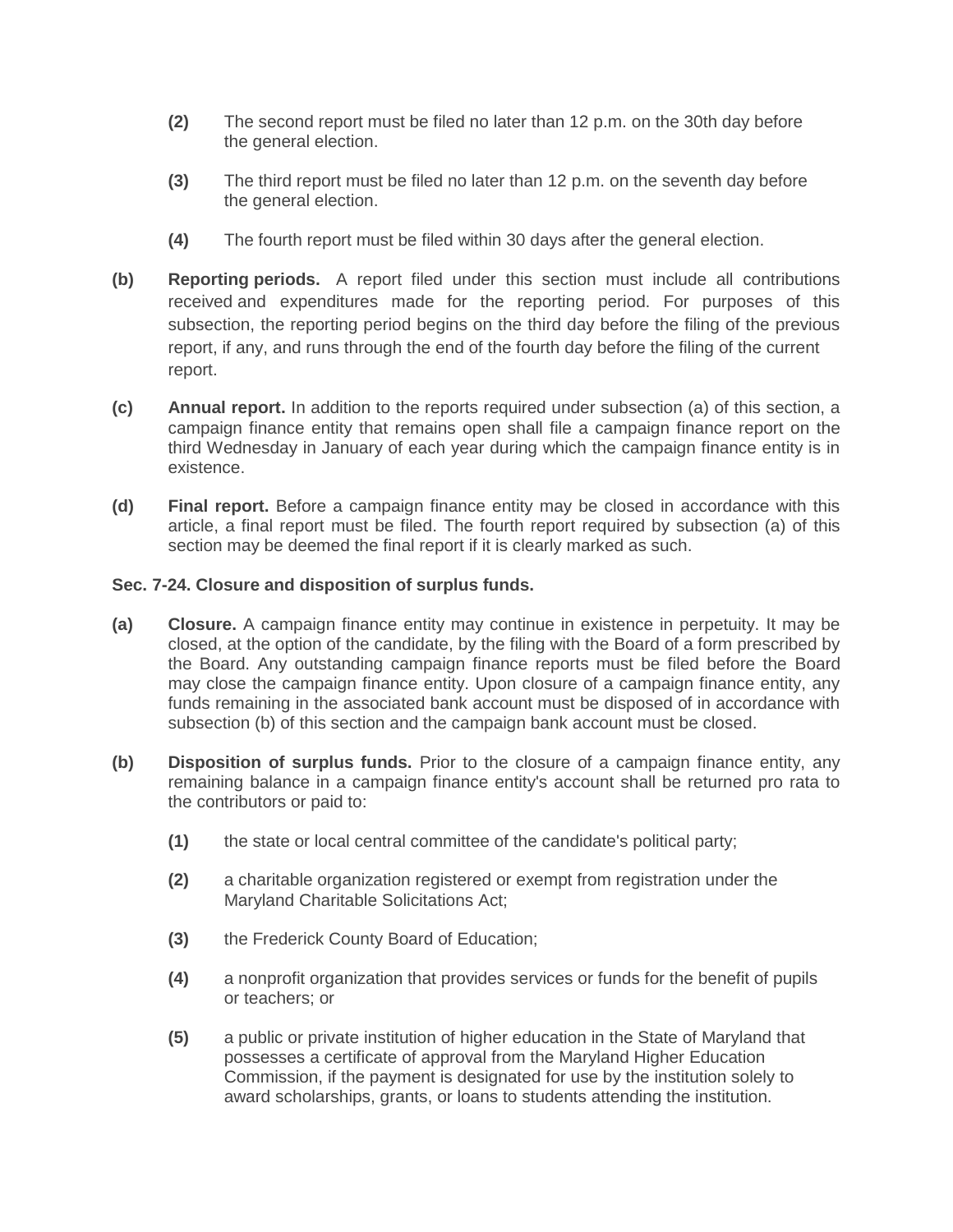# **Sec. 7-25. Campaign materials - Authority line.**

- **(a)** Except as otherwise provided in this section, each item of campaign material shall contain, set apart from any other message, an authority line that states:
	- **(1)** as to campaign material published or distributed by a campaign finance entity, the name and address of the treasurer of each campaign finance entity responsible for the campaign material; and
	- **(2)** as to campaign material published or distributed by any other person, the name and address of the person responsible for the campaign material.
- **(b)** The authority line may omit an address that is on file with the Board.
- **(c)** If the campaign material is too small to include all the information specified in subsection (a) of this section in a legible manner, the authority line need only contain the name and title of the treasurer or other person responsible for it.
- **(d)** Campaign material that is published or distributed in support of or in opposition to a candidate, but is not authorized by the candidate, shall include the following statement:

*This message has been authorized and paid for by (name of payor or any organization affiliated with the payor), (name and title of treasurer or president). This message has not been authorized or approved by any candidate.*

- **(e)** The authority line for campaign material that is a commercial advertisement need only contain the information specified in subsection (a) of this section for one campaign finance entity or other person responsible for the advertisement.
- **(f)** Electronic campaign material published or distributed by a campaign finance entity must include the name and address of the treasurer of each campaign finance entity responsible for the campaign material. Upon request of the Board, a treasurer shall provide the Board electronic evidence of compliance with this paragraph.

#### **Sec. 7-26. Violations and penalties.**

- **(a) Responsibility for filing reports.** The candidate and the personal treasurer, or the candidate and the campaign committee treasurer, as applicable, are jointly and severally liable for filing all campaign finance reports required under this article.
- **(b) General penalty.** Except as otherwise provided in this section, any person who fails to perform any duty imposed by this article or willfully violates any provision of this article is guilty of a municipal infraction punishable by a fine of \$400.00.
- **(c) Failure to file report.** Any person who fails or refuses to file a campaign finance report as required by this article is guilty of a misdemeanor punishable by a fine of \$500.00, incarceration of up to 90 days, or both in the discretion of the court.
- **(d) Enforcement by Board.** The Board shall aid in the prosecution of all offenses under this article. When, in the judgment of the Board, there is probable cause for believing that an